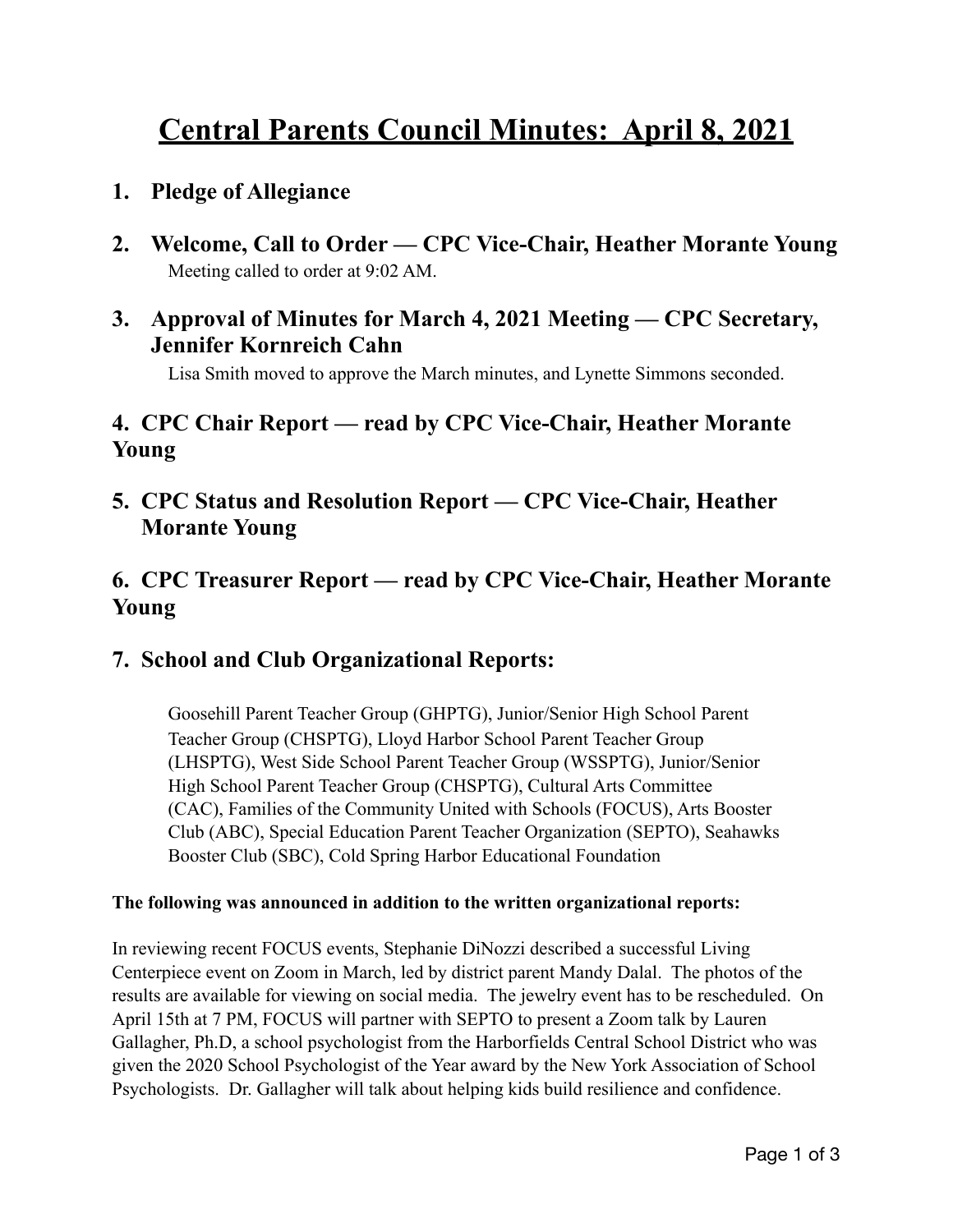Another upcoming FOCUS event will be led by former Lloyd Harbor resident Donna Gryboski, of NEAT, who will lead a Zoom presentation on luxury home organization, spring cleaning, and downsizing.

In her SEPTO report, Suzanne Adelhardt announced that Lloyd Harbor School psychologist Wendy Moss, Ph.D. has published The Friendship Book, which helps kids make and keep good friends. The SEPTO staff appreciation lunch will be held on Friday, May 7th. SEPTO will also be sponsoring five wellness events with the Cornell Cooperative Extension.

Chloe Henning announced that there are still tickets for foursomes available for the CSH Educational Foundation Golf & Tennis Outing on May 24th. Participants will not need a COVID test to participate in the sports, but they will need either a negative test or a vaccination card in order to attend the barbecue. In the coming months, Youth Ambassadors from the Ed Foundation will offer homework help to younger students in the district as part of a fundraiser that will support grants that the Youth Ambassadors choose.

#### **8. Presentation and Parent Questions (9:42 AM-end of meeting)**

Our Superintendent Robert Fenter spoke about academic testing in the district. He said that Dr. Bolen, the HS principal, will update the administration on the status of Regents exams. As of now, students will be exempt from taking a Regents exam in any subject in which they can demonstrate proficiency, with the exception of the algebra, ELA, and earth science/living environment exams. Mr. Fenter said that NY state tests in ELA and math are coming up for district students in grades 3 through 8—and in science for grade 4— and that the teachers have been preparing the kids for these tests. While these state tests are optional, Mr. Fenter emphasized the important role of these tests in preparing students for standardized testing in the upper grades.

Additionally, Mr. Fenter noted that our sports program is continuing with pandemic-related adjustments. There are limited numbers of spectators allowed for outdoor sports, and none for indoor sports. All varsity and junior varsity games are live-streamed.

Mr. Fenter recognized West Side School principal Alison Hazut for co-authoring a chapter in a recently-published book, *Descriptive Inquiry in Teacher Practice: Cultivating Practical Wisdom to Create Democratic Schools.*

He was also extremely proud of our recent district-wide food drive, which was recognized in *Newsday.* 

Chloe Henning announced that CSH PAL lacrosse players in grades 2-8 will run in the second annual LAX-A-Thon at the high school on May 22nd. This is a team marathon which raises money and collects non-perishable goods for Helping Hands Rescue Mission in Huntington. Last year the CSH PAL thirdgrade boys in third grade raised roughly \$14,000 for Helping Hands. To donate this year, you can go